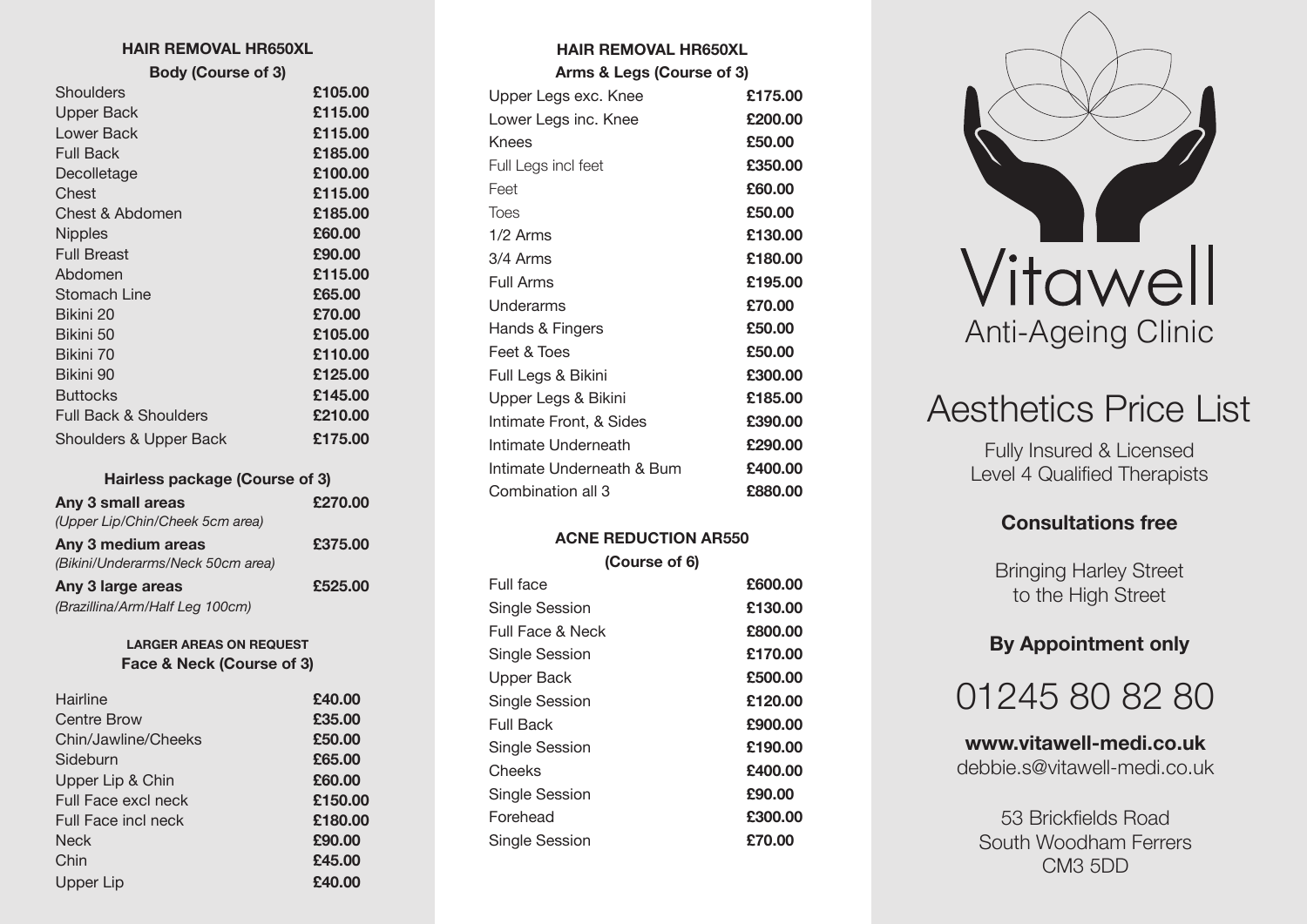## **MEDICAL THERAPIES SR515 Skin Tone Colour Correction/Melasma Pigmentation/Sun Damage/Large Pores Liver & Sun Spots (Course of 6)**

| <b>Full Face</b><br>Single                                                              | £570.00<br>£95.00  |
|-----------------------------------------------------------------------------------------|--------------------|
| <b>Full Face &amp; Neck</b><br>Single                                                   | £720.00<br>£120.00 |
| Decolletage                                                                             | £750.00            |
| Single                                                                                  | £125.00            |
| <b>Back of Hands</b><br>Single                                                          | £540.00<br>£90.00  |
| Single Small Area                                                                       | £390.00            |
| Single                                                                                  | £65.00             |
| <b>Vascular Thread Veins/Rosacea/Scarring</b><br><b>Stretch marks/Hyperpigmentation</b> |                    |

#### **(Course of 6)**

| Cheeks            | £360.00 |
|-------------------|---------|
| Single            | £60.00  |
| Nose              | £270.00 |
| Single            | £45.00  |
| Abdomen           | £570.00 |
| Single            | £95.00  |
| Legs              | £810.00 |
| Single            | £135.00 |
| Back              | £720.00 |
| Single            | £120.00 |
| Single Small Area | £390.00 |
| Single            | £65.00  |

## **BODY CONTOURING OCTIPOLAR**

**Reduce Stubborn Fat Pockets/minimise cellulite/reduce circumference/contour for a defined shape (Course of 8)**

| Arms (Bingo Wings)        | £480.00 |
|---------------------------|---------|
| Single                    | £60.00  |
| Stomach (Upper)           | £400.00 |
| Single                    | £100.00 |
| Stomach (Lower)           | £400.00 |
| Single                    | £100.00 |
| Stomach (Uppr & Lower)    | £750,00 |
| Single                    | £150.00 |
| Flanks                    | £480.00 |
| Single                    | £60.00  |
| Hips (Love Handles)       | £480.00 |
| Single                    | £60.00  |
| <b>Outer Thighs</b>       | £640.00 |
| Single                    | £80.00  |
| Inner Thighs              | £640.00 |
| Single                    | £80.00  |
| Back of Thighs            | £640.00 |
| Single                    | £80.00  |
| <b>Bra Strap Area</b>     | £400.00 |
| Single                    | £50.00  |
| Knees                     | £560.00 |
| Single                    | £70.00  |
| <b>Brazilian Bum Lift</b> | £950.00 |

## **BODY CONTOURING OCTIPOLAR "Little Black Dress"**

| <b>Full body combination package</b> |         |
|--------------------------------------|---------|
| (3 areas of your choice)             | £995.00 |

**£100.00 Deposit required balance is interest Free PAYG per session**

## **SKIN TIGHTENING DIAMOND POLAR**

**Skin Tightening/ Wrinkle Reduction/ Collagen boosting (Course of 6)**

|                                                                                                                                              | £390.00                      |
|----------------------------------------------------------------------------------------------------------------------------------------------|------------------------------|
|                                                                                                                                              | £500.00                      |
|                                                                                                                                              | £170.00                      |
|                                                                                                                                              | £150.00                      |
|                                                                                                                                              | £340.00                      |
|                                                                                                                                              | £165.00                      |
|                                                                                                                                              | £390.00                      |
|                                                                                                                                              | £170.00                      |
| Full Face Lift<br>Full Face + Neck Lift<br>Neck Lift<br>Eye Lift<br>Forehead Lift<br>Neck & Decolletage Lift<br><b>Venus Hand treatments</b> | Eye, Cheek & Nasal Area Lift |

**Level 4 Laser Therapist Specialist Fully Insured & Licensed Member of Consulting Room & BABTEC**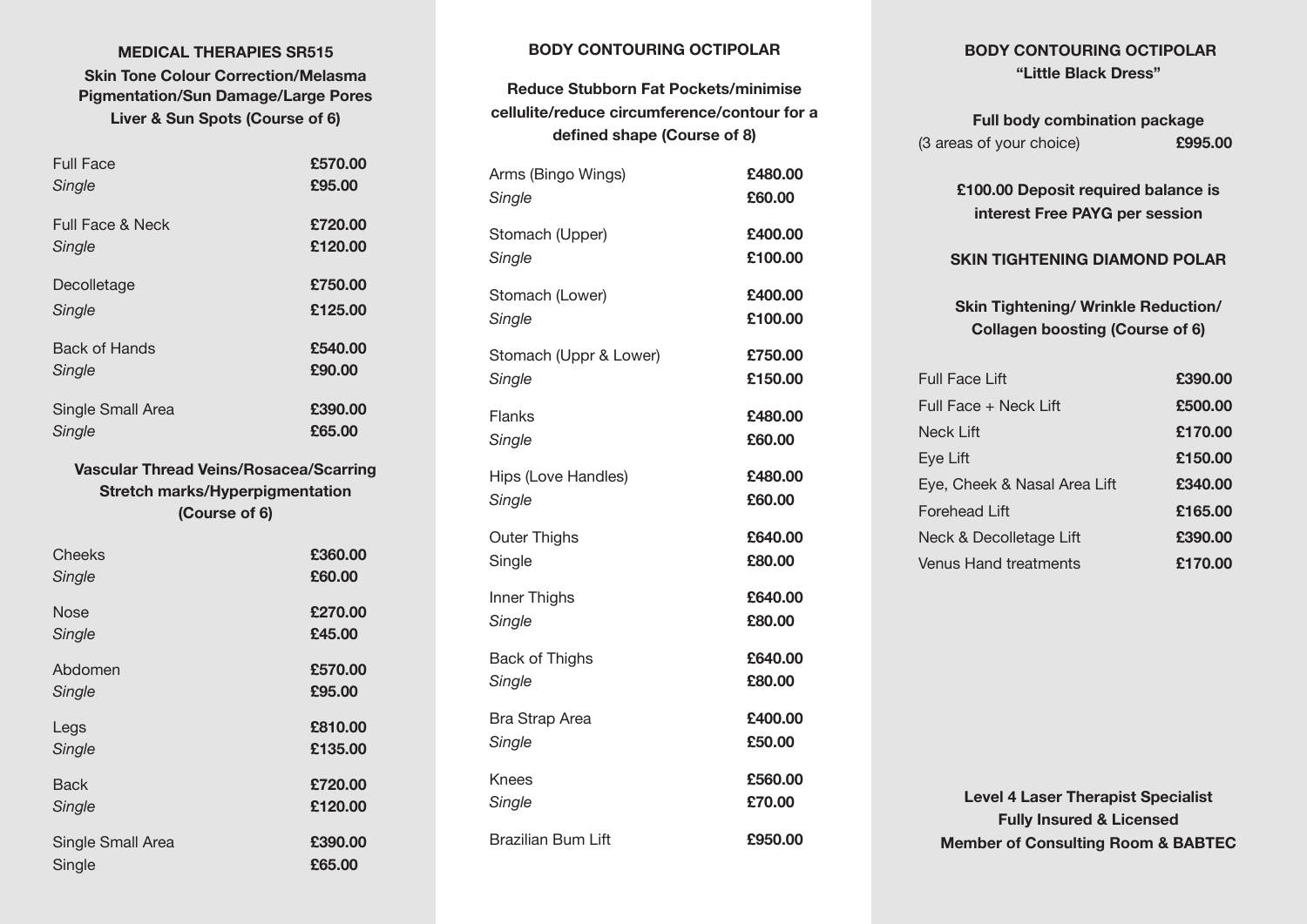## **FACIAL TREATMENTS**

## **Vitawell Signature Facials**

| LA Facial                 | £45.00  |
|---------------------------|---------|
| LA Gold Facial            | £50.00  |
| <b>Combination Facial</b> | £120.00 |
| Starter Advanced          | £120.00 |
| Medium Advanced           | £170.00 |
| Comprehensive Advanced    | £200.00 |
|                           |         |

## **Carbon Laser Facials (Black Doll)**

| 1 treatment            | £59.00  |
|------------------------|---------|
| Course of 4 treatments | £320.00 |
| Course of 8 treatments | £599.00 |

## **Diamond Dermabrasion Facials**

| Diamond Derma Single session      | £60.00  |
|-----------------------------------|---------|
| Course of 6 (get 7th free)        | £360.00 |
| <b>Dermaplaining Facials</b>      |         |
| Collagen Boost                    | £55.00  |
| <b>Hyrdration Enzyme</b>          | £60.00  |
| <b>LED Red Light Facials</b>      |         |
| Single session                    | £60.00  |
| Course of 6 (get 7th free)        | £360.00 |
| <b>Russian Lashes</b>             |         |
| Starter volume (2 hours)          | £40.00  |
| Mid volume (2.5 hours)            | £60.00  |
| Full volume (3 hours)             | £70.00  |
| Remove Extensions (30 mins)       | £22.00  |
| Infill-Up to 3 weeks (90 minutes) | £20.00  |
|                                   |         |

Infill—Up to 4 weeks (120 minutes) **£25.00**

## **FACIAL TREATMENTS**

#### **Classic Lashes**

| Classic set -1D to 3D             | £40.00 |
|-----------------------------------|--------|
| Classic set -3D to 6D             | £60.00 |
| Remove Extensions (30 mins)       | £22.00 |
| Infill-Up to 3 weeks (90 minutes) | £60.00 |

## **Lash Lift**

| Full Set Lash Lift (1 hour) | £30.00 |
|-----------------------------|--------|
|                             |        |

## **Tinting**

| Full Eyebrow Tint (15 mins)                  | £8.00  |
|----------------------------------------------|--------|
| Full Eyelash Tint (15 mins)                  | £8.00  |
| Full Eyebrow & Eyelash Tint (30 mins) £16.00 |        |
| Henna Brow                                   | £15.00 |
|                                              |        |

## **Threading**

| Eyebrows & Upper Lips           | £8.00  |
|---------------------------------|--------|
| Chin or Sides                   | £10.00 |
| Chin & Neck                     | £15.00 |
| Forehead                        | £8.00  |
| <b>Full Face</b>                | £20.00 |
| <b>Full Face &amp; Neck</b>     | £28.00 |
| <b>High Definition Eyebrows</b> | £25.00 |
| <b>Brow Lamination</b>          | £25.00 |
| <b>Facial Waxing</b>            |        |
| <b>Full Face</b>                | £25.00 |
| Eyebrows & Shape                | £9.00  |
| Cheeks or Upper Lip or Chin     | £7.00  |
| Side of Face                    | £8.00  |
| <b>YAG Laser</b>                |        |
| Tattoo removal (per 15 mins)    | £33.00 |

**Member of BABTAC & Consulting Room ABT Accredited Training Academy**



## Beauty Price List

Fully Insured & Licensed

Level 4 Qualified Therapists

Bringing Harley Street to the High Street

## **By Appointment only**

## 01245 80 82 80

**www.vitawell-medi.co.uk** debbie.s@vitawell-medi.co.uk

53 Brickfields Road South Woodham Ferrers CM3 5DD